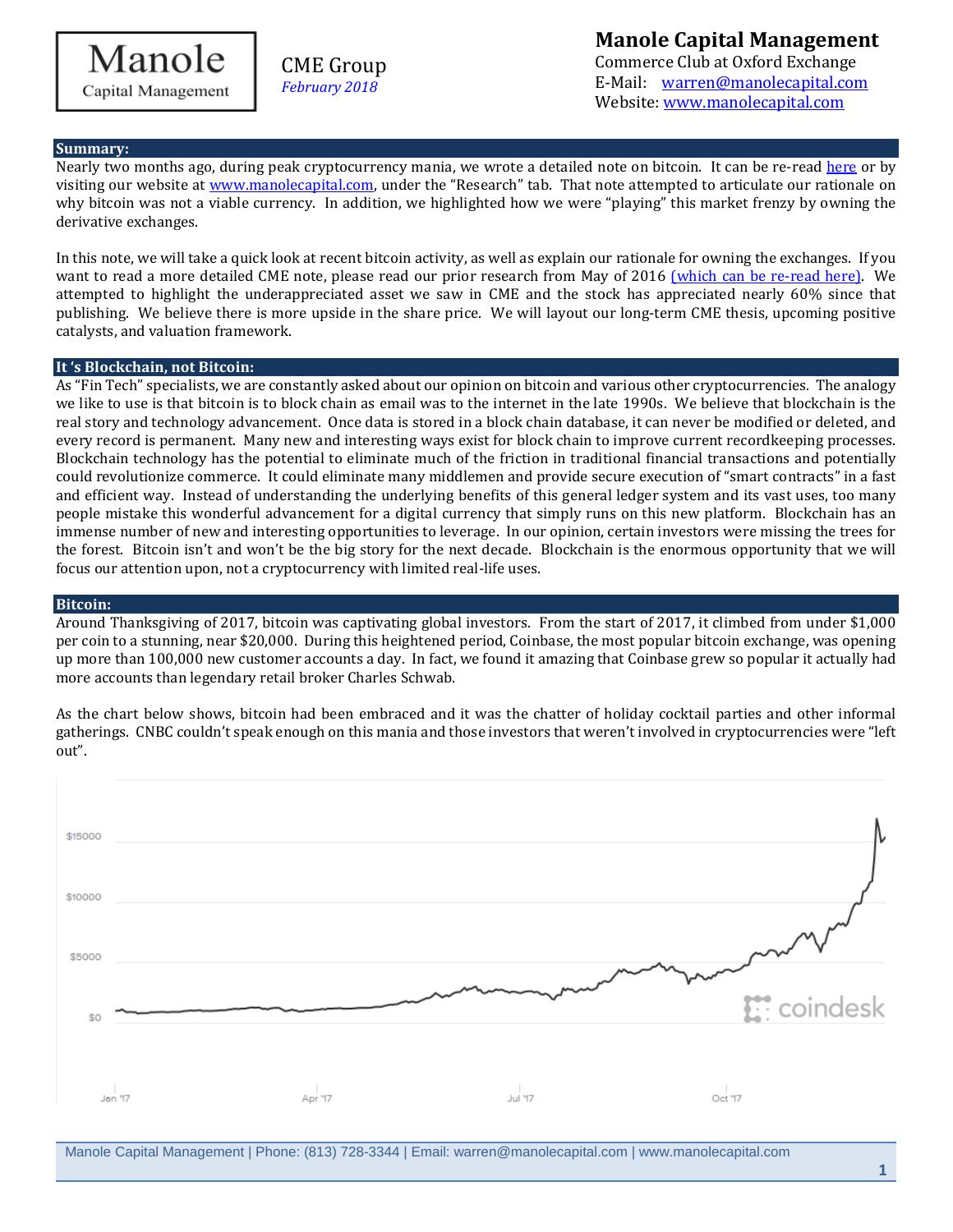

Oh how times have changed. In January 2018, bitcoin prices fell 28%. However, while steep and painful for recent investors, this was only the 3<sup>rd</sup> worst month in bitcoins limited history. During its less than a decade of existence, bitcoin has been wildly volatile. Five peak-to-trough declines of more than 70% are evidence of a speculative, highly volatile instrument.

What will happen to bitcoins price? Was it in a bubble, as we stated in our recent note? Well, time will tell, but it certainly has a lot of similarities with the NASDAQ tech bubble as evidenced by the chart below.



# **Bitcoin Price History vs NASDAQ Tech Bubble**

Bitcoins initial intent was to make casual payments and lower transactions costs, all without the involvement of traditional financial institutions. The goal was to bypass the bank-based, fiat currency system and permit secure, online transactions. We believe bitcoin has missed on these initial objectives. With a foundation of libertarian principles, zealous proponents are mocking traditional rules. This is fine, as long as regulators are ignoring the risks. However, regulators are beginning to comment and lash back.

### **Governments:**

In our December note, we wondered why governments were remaining so quiet on cryptocurrencies. In our society, central banks have a monopoly on money. Through their central bank, a country can control its money supply. In order to maintain a civil society, governments attempt to control their currency, monetary policy, and printing press. The threat of cryptocurrencies should worry governments because if they lose control of their currency, they possibly could lose control of their economy.

We specifically said that "Central banks cannot print or manufacture bitcoin, so they are forfeiting control of their economy. If a country were to switch from its fiat currency, it would have no mechanism to create new money in the event of a crisis. Without a way to alleviate a problem, countries would be helpless to respond. In our opinion, if bitcoin becomes wildly successful, governments will not sit idly by and watch. We have seen what China's negative comments can do to the valuation of bitcoin. We expect significant regulatory scrutiny and rules to enter the digital currency marketplace in the near future. The first coordinated move by government(s) to regulate or institute banking rules upon bitcoin will result in a massive downward move in its price". This has happened much quicker than even we anticipated.

Just last week, Indian Finance Minister Arun Jaitley raised warning bells. He said that his government does not recognize digital money as legal tender and he will "take all measures to eliminate use of these crypto-assets in financing illegitimate activities." South Korea, one of bitcoins largest markets, is under siege with legislation that is squarely aimed at cooling the market. China, another hot bed of bitcoin trading and mining, has introduced even stricter regulations. It has banned or closed cryptocurrency exchanges and is limiting the mining operations "due to their environmental byproduct". Japan, another large market for cryptocurrencies, recently experienced a theft of more than \$500 million of NEM on the Coincheck exchange. Here in the US,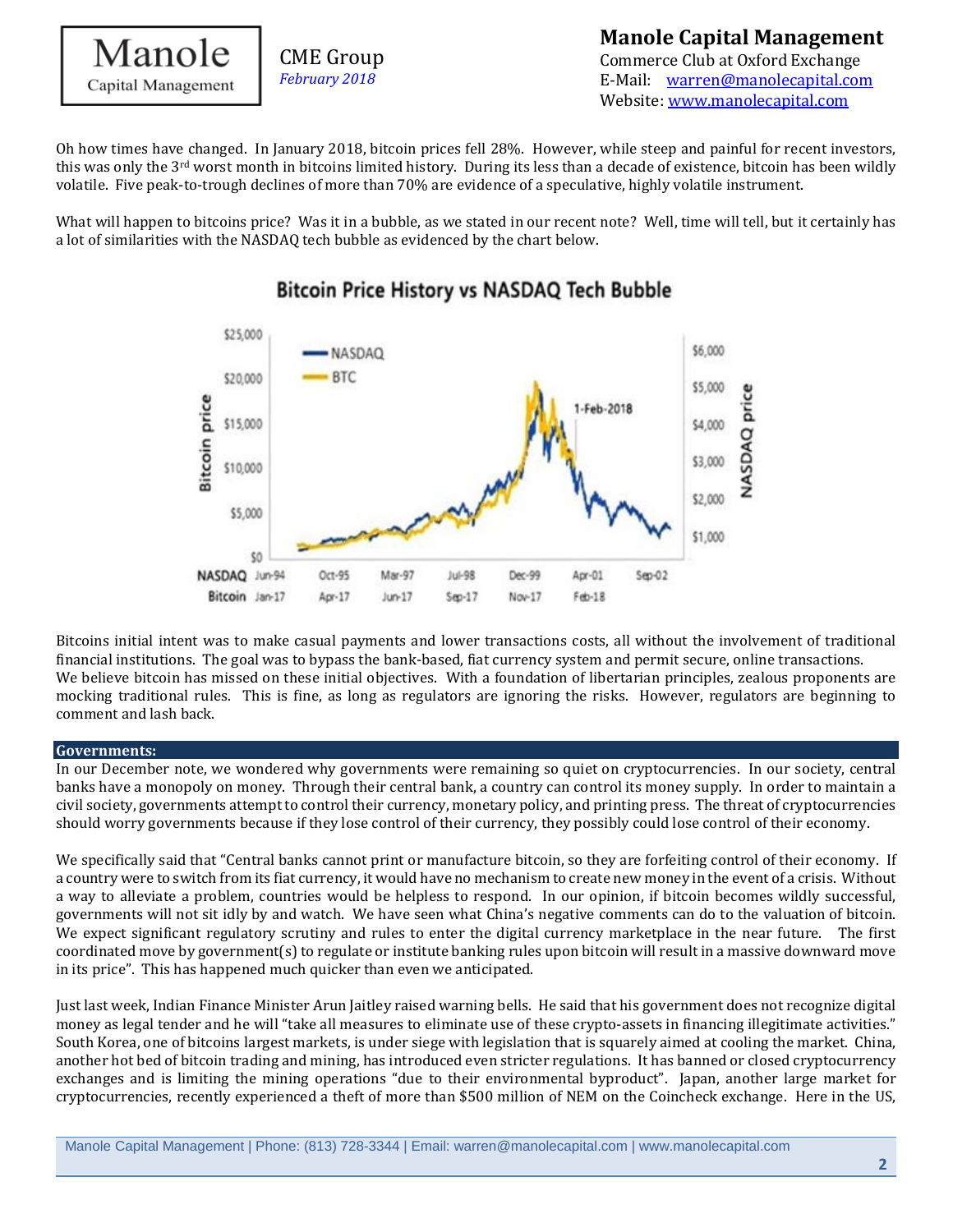

regulators are finally waking up to the absurdity of certain initial coin offerings. The cause of bitcoins recent swoon are numerous, but these issues certainly do not help.

Despite its intention, we feel that bitcoin fails to accomplish what its founder envisioned. Instead of permitting casual transactions at low costs, bitcoins are the preferred currency of criminals. Speculators and momentum traders are attracted to the volatility and price increase. We do not believe this is the end of bitcoin and other cryptocurrencies. In fact, we hope they stick around for decades. As CME shareholders, we are always looking for our exchanges to have products to trade.

### **#1) Medium of Exchange:**

In our opinion, a currency needs two key ingredients to become a "valid currency". First, it must act as a **medium of exchange.** Can we easily transact for goods and services utilizing this currency? When we purchase an item online, we are required to utilize cards or a digital network like PayPal. If we walk into a store, we need to transact in cash or various other mechanisms like credit or debit cards. We continue to hear of online merchants that either plan or have decided to transact at the point-ofsale in bitcoin. (Examples include Overstock.com, certain Subway locations, as well as potentially Square.) So, do these merchants accepting bitcoin help it meet our definition of a valid currency? We would like to know how many transactions are occurring on Overstock.com in bitcoin.

#### **#2) Store of Value:**

The second aspect to be a currency is for it to act as a **store of value.** One needs to be fairly confident of what it might be worth in the future, especially from day-to-day. For example, the value of a dollar freely floats and does get modestly eroded by the impact of inflation. However, consumers, merchants, and investors feel confident it can be a proper and stable store of value. One might question the Federal Reserve and whether or not it is properly monitoring inflation, but dollar volatility is fairly modest. On the other hand, bitcoin has had five-day periods when it was up 44% or down 25% against the US dollar. This volatility detracts from bitcoin as a store of value and furthers our point.

### **Currency:**

Just as we do not provide any expert opinion on currency movements in the US dollar, Chinese Yuan, British Pound, Euro and others, we do not believe there is much to add on predicting fiat currency moves. We believed, back in December of 2017, that bitcoin was in a bubble. In our opinion, it was functioning on enthusiasm, not merit. We chose to bypass this speculative party and instead focused our attention on our individual security positions. We specifically called out both CME and CBOE as attractive opportunities that would benefit from this crypto mania. Both have added nearly 15% from that note getting published.

Even if bitcoin was a viable currency, which we fail to believe, it still would not be an investing option for us. We do not invest in individual currencies like the US dollar or Euro. Fiat currencies are driven by macro factors too vast for us to properly model. It is not just currencies, that we do not invest in. We do not believe our expertise is speculating in price swings in energy, commodities or interest rates. These are cyclical trades, which are unpredictable and difficult to forecast. We prefer to base our investments decisions on old-fashioned, research that attempts to eliminate the majority of the underlying, and unpredictable credit risk.

### **Bitcoin Isn't Gold:**

While it has some similarities to gold, bitcoin is not a store of value and is definitely not a safe haven asset. Bitcoin took 1,230 days for it to eclipse \$1,000 and another 1,269 days to eclipse \$2,000. Once it became popularized, it took 16 days to move from \$7,000 to \$8,000 and only 7 days to move past \$9,000 for the first time. Once it started to move over \$1,000 on a daily basis, it fails to act as a constant, predictable, store of value. Another key differentiator was the marketplace it traded on. Investors can speculate on the price of gold or any commodity. As the adage goes, for each buyer there is a seller. One of our biggest issues with bitcoin was the market it traded on. It was simply a one-way market. We have been concerned that trading in bitcoin has been dominated by buyers, not sellers. Without a valid market to short bitcoin, it was our opinion that huge retail demand spurred this unprecedented rise in value. Until real, regulated, experienced exchanges got involved, bitcoin was bound to simply be a one-way trade. For us, there was too much risk and not enough information upon which to base a valuation.

#### **Our Process:**

We are bottoms up, fundamental investors. Our investment process and philosophy seeks to capture the benefits secular growth businesses. Our preference is to identify business models that earn steady and recurring revenue. We prefer to own companies that benefit from volatility, so we were naturally looking for the derivative exchanges to capture this mania. Why would

Manole Capital Management | Phone: (813) 728-3344 | Email: warren@manolecapital.com | www.manolecapital.com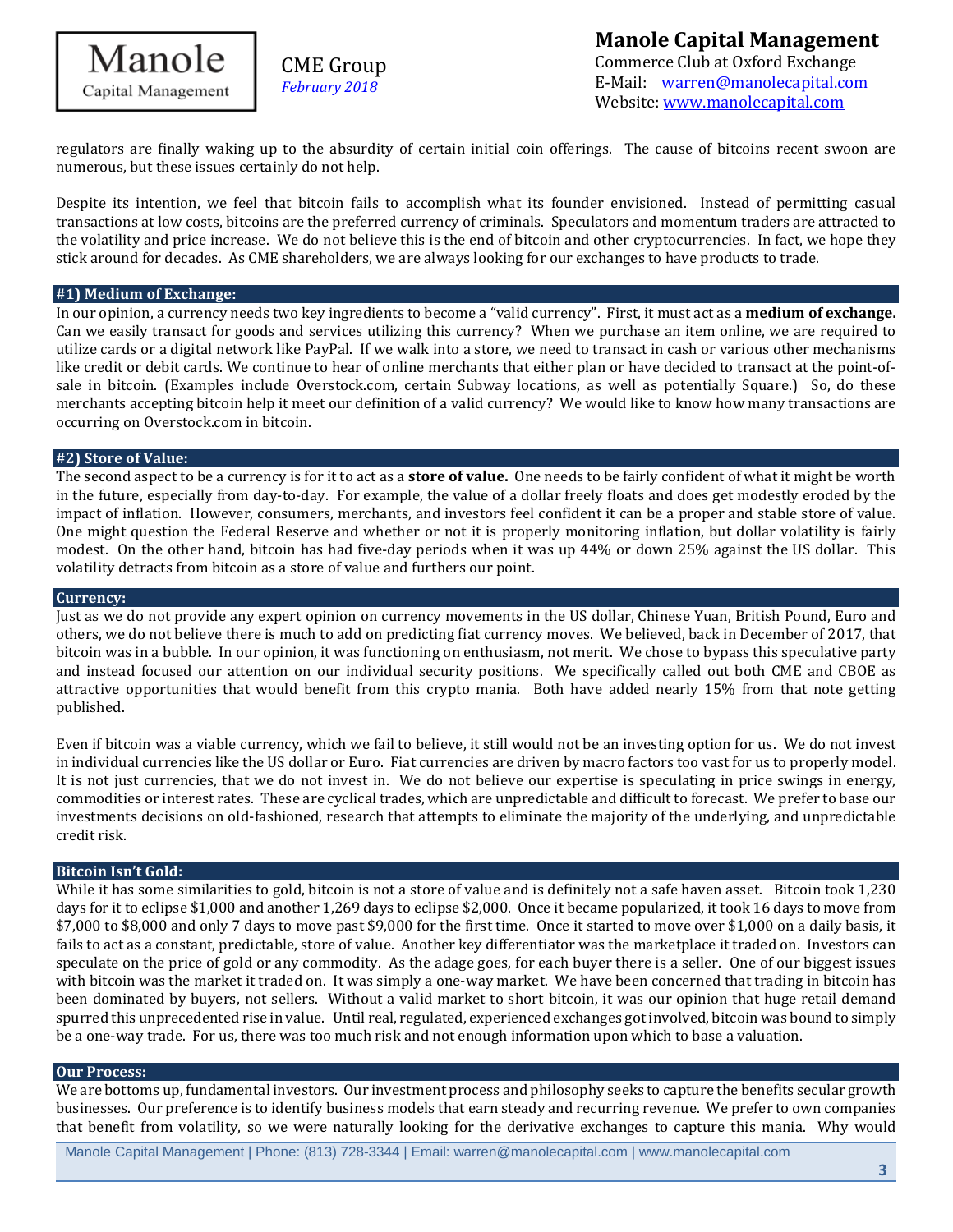

# **Manole Capital Management**

Commerce Club at Oxford Exchange E-Mail: [warren@manolecapital.com](mailto:warren@manolecapital.com) Website: [www.manolecapital.com](http://www.manolecapital.com/) 

investors want to bet on the underlying price movement of a currency or asset or commodity, when you can simply own the exchange where they trade? While there is more upside for correctly predicting which way an asset might move, there is significantly less risk in making revenue and profits from those speculative trades. For us, this comes back to the kind of business models we seek out. Would we rather be a bridge builder or a toll-keeper? We always will look to be the toll-keeper on that bridge where millions of drivers want to pass.

With regulators forcing exchanges to monitor trading, track risk indicators, and ensure proper market and margin requirements. The CFTC has insured that traditional exchanges could only launch options and futures contracts once they agreed to significant enhancements to help protect customers and maintain an orderly market. These are the proper actions of a regulator, and we are pleased some discipline has been brought to this "wild west" marketplace.

#### l **Banks:**

As we discussed above, bitcoin and other cryptocurrencies are not good at being a mechanism of payment. They also fail to act as a good store of value. However, this is not why traditional financial institutions view them as a threat. It is not bitcoin's ability to act as a currency that worries them, but likely it is more akin to bitcoin's acting as a potential new competitor. What if bitcoin could bypass traditional financial institutions and act as an online, offshore banking system? Allowing customers to easily transact without the watchful eye of the government would be a clear advantage to what a banks offer. In our opinion, this is the key worry for most banks.

Whenever new technology emerges, "old school" incumbents fear change. It happened during the Dot Com era, when the internet emerged as a widely popular new medium. Some say that big banks are the most at risk with the rise of cryptocurrencies and JP Morgan's Jaime Dimon comments calling it a "fraud" were because he was worried about the risk to his business. We disagree.

Banks are required to know their customers and follow rules instituted by regulators. If JP Morgan were to transact in bitcoin, it would be in violation of numerous laws. The reward absolutely did not merit the risk, so banks simply ignored the cryptocurrency rage. However, banks are economic animals and would love another product to trade, if it abided by necessary laws. With volatility scarce in the markets, banks are significantly interested in any product that could drive volumes higher. The danger to the financial system is real, so regulations and rules are clearly needed. This is where the derivative exchanges entered the story. CME and CBOE permitted banks to transact, on behalf of customers. The market was regulated and the product was under stringent rules.

### **Exchanges:**

Initially, the worry with listing bitcoin derivatives was how much additional volatility it would bring to the markets. If the exchanges were not properly prepared, the thought was that it could lead to an uncontrollable event. Specifically, the biggest worry was that margin rates were too low and would encourage excessive speculation. This in theory, would endanger both trading firms and their significantly important clearinghouses.

Futures margin rates typically range from 2% to 8%. E-mini S&P futures contracts need 3% initial margin, gold requires 4%, crude oil is 4% and natural gas is 8%. When an investor's losses exceed this range, brokers can immediately cover the decline and pursue any differences with the client. If bitcoin were to drop by 15% to 20% intraday, brokers would not be equipped to cover losses. If smaller trading firms wanted to offer lower margin rates to attract business, it had the potential to lead to a bad outcome. As a worried Thomas Peterffy of Interactive Brokers said, he was "extremely scared" if more bitcoin volume "accumulates on the books of weaker clearing members who will all fail in a large move."

At launch, the bitcoin contract will be subject to a significant number of risk management tools, including an initial margin of 35%. Positions will be marked intraday, with stringent price limits. There will also be a number of additional risk and credit controls that CME enforces to ensure proper safeguards. The future contract will be cash-settled, which will help to dampen volatility. Some futures contracts are settled in the underlying assets, such as settling at the end of a contract with a barrel of oil. By cash settling its contracts, it should lower the need, access and volatility of bitcoin. Pricing will be determined once a day using CME's Bitcoin Reference Rate (or BRR), which has been designed around industry standard IOSCO Principles for Financial Benchmarks. There will be a price limit of 20% above or below the prior settlement price. Each contract will be composed of 5 bitcoins or \$25 per contract and the spot position limit will be 1,000 contracts.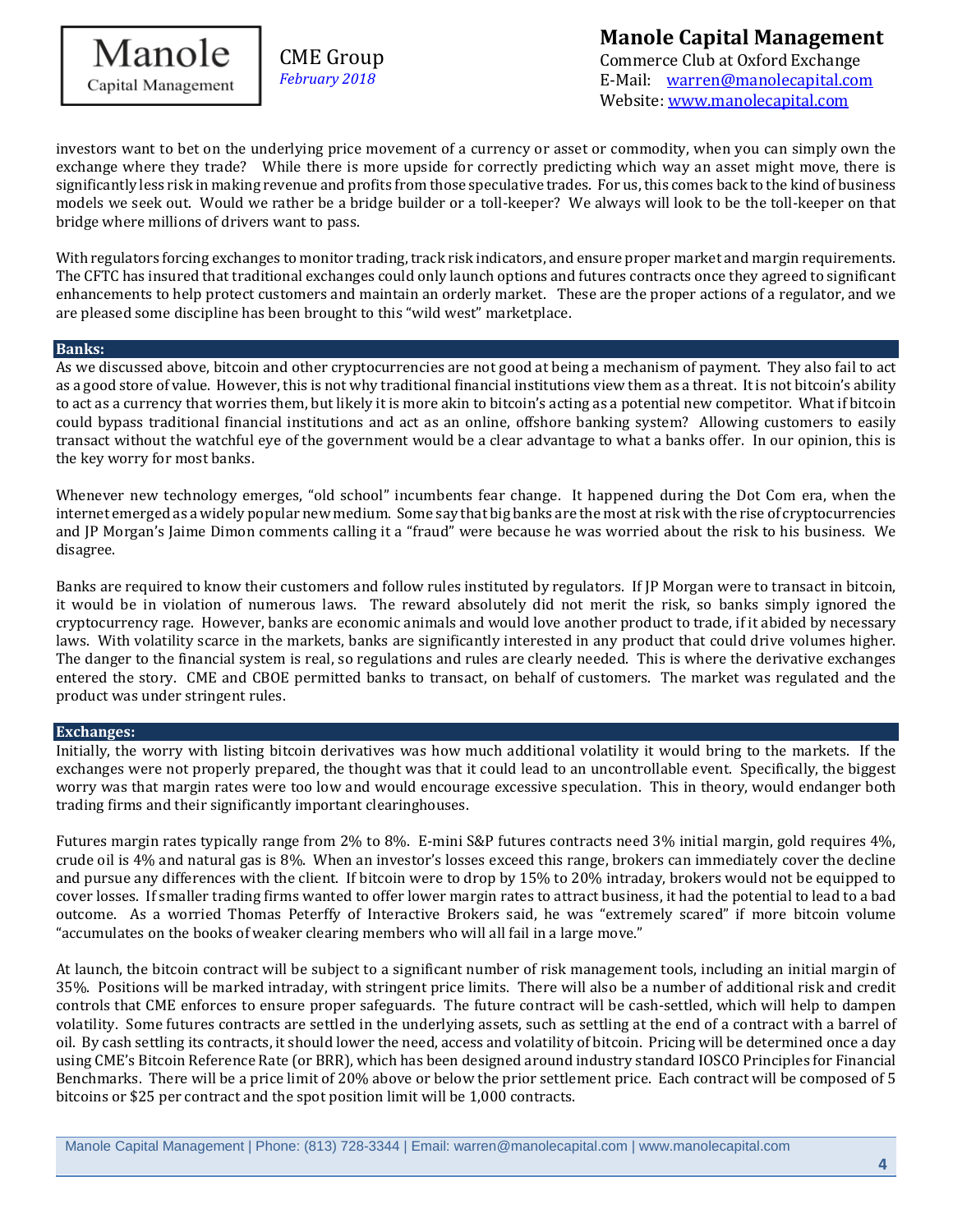

## **Manole Capital Management** Commerce Club at Oxford Exchange E-Mail: [warren@manolecapital.com](mailto:warren@manolecapital.com)

Website: [www.manolecapital.com](http://www.manolecapital.com/) 

The traditional derivative exchanges have just launched bitcoin futures and options. The most logical bitcoin sellers will be algorithmic shops or market makers willing to take a contrarian viewpoint. While there will be some doubt about the proper, transparent pricing mechanism employed, at least these regulated entities will utilize proven collateral, margin and clearinghouse techniques to insure transactions. These venues have almost legitimized bitcoin and the hope is that their involvement should begin to dampen some of bitcoins massive volatility.

### **Enter the Exchanges:**

Our version of financials are not traditional banks and brokers. These entities have opaque balance sheets and earnings releases that require hours for analysts to decipher. We prefer to own the exchanges, with their transparent transaction-based business models. Exchanges are fairly straightforward business models and do not have the credit risk and financial cyclicality of banks.

One does not need to have a full understanding of complicated derivative strategies that its customers employ. All an analyst needs to understand is how to use Excel. On its website (www.cmegroup.com), any analyst can track a real-time tally of CME's transactions. While the commission rate on these products varies, it is essentially a transaction-based business model. Average Daily Volume (ADV) multiplied by commissions or Rate per Contract (RPC) is an excellent proxy for revenue. Expenses are managed and contained, so earnings estimates do not vary dramatically from expectations.

That level of transparency is rare for any business. We liken it to Amazon putting a sales tracker on its website showing its dollar sold or even if Apple were to show in real-time their iPhone or Mac sales. No business provides the clarity into their growth like the derivative exchanges.

### **CME:**

CME, the world's leading and most diverse derivatives marketplace is a perfect example of what we mean. The fundamentals of a business and the characteristics it possesses is material in our investment process. What we look for in a stock are an exactly the opposite of a CME trader. We are business buyers and investors, not short-term traders. Those that transact on CME's Globex platform are our polar opposite. These traders are looking for vast amounts of supply at low transaction costs. We focus on strong, durable franchise businesses with identifiable growth prospects and excellent management teams. These traders are looking to access the world's largest marketplace to find a seller or buyer to take the other side of their bet or hedge.

Our investment process seeks to identify growth businesses with certain key attributes. These characteristics are high barriers to entry, market share leadership, pricing power or flexibility, recurring revenues and predictable free cash flow. CME's end customers are not terribly attractive to us, but the CME's business characteristics are spot on for our philosophy. We have found that investing in companies, with these durable competitive advantages, leads to outperformance. CME has all of these attractive characteristics and more.

### **Tax Reform:**

We have written extensively on the positive impact US tax reform will have on the US equity markets. There are not many companies in our coverage universe or in our portfolio that will benefit more from tax reform. The 2018 effective tax rate for CME is going to be 24.5%. When one considers that CME is in a high tax state, Illinois, it has been paying an effective tax rate in the mid 30's%. With net income of \$1.6 billion last year, a 10% tax savings equates to an additional \$160 million a year or \$0.50 per share of earnings. We expect the vast majority of this "found money" will get returned to shareholders via the dividend program CME has instituted.

How much of this has been factored into sell-side research estimates is another question? A quick review of several notes from recent results indicate that much of this upside has not fully been included in forward estimates. We are just now seeing analysts factoring in this much lower tax rate and allowing it to flow to CME's bottom line.

### **Growth:**

We continue to believe the overall market is struggling to produce consistent growth. Yes, the tax reform package just passed with benefit all companies. After this one-year step up in earnings, companies will need to show growth in order to keep stock price momentum going.

CME has proven itself quite good at generating solid, predictable growth. First, there was the shift from pit trading to its electronic platform called Globex. Next, CME benefitted from the migration from the OTC or over-the-counter market to listed

Manole Capital Management | Phone: (813) 728-3344 | Email: warren@manolecapital.com | www.manolecapital.com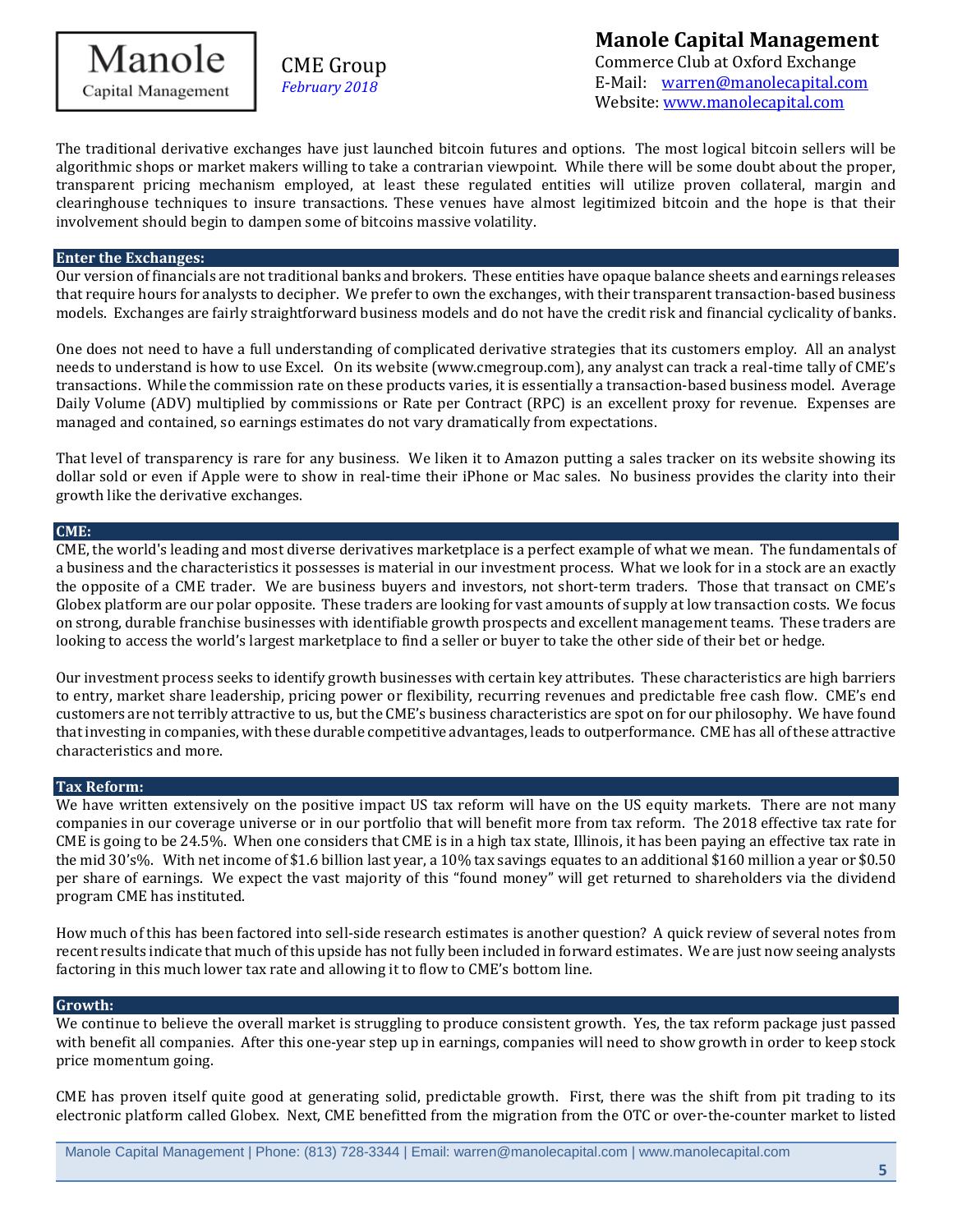

### **Manole Capital Management** Commerce Club at Oxford Exchange

E-Mail: [warren@manolecapital.com](mailto:warren@manolecapital.com) Website: [www.manolecapital.com](http://www.manolecapital.com/) 

options and futures. The next wave of growth will be spurred by globalization. During the most recent 4<sup>th</sup> quarter, CME experienced 34% of growth during European trading hours and 18% of growth during Asian trading hours. Non-US parties are looking to the CME for liquidity and best price execution for a variety of products.

### **Long-Term Growth in a Variety of Environments**



### **Volumes:**

Once again, it is not the underlying price of a product that we are concerned with. We are interested in seeing volatility, which drives trading, with increases transactions and profits. We do not know what the "hot dot" product will generate volatility and trading volumes this year. The Fed is expected to raise US interest rates three times, as inflation begins to percolate. Will this happen, or will the Fed be unable to deliver these increases with European rates still hovering near zero? To understand the US interest rate curve, we continue to believe the best source of data is on CME's website, located [here.](http://www.cmegroup.com/trading/interest-rates/countdown-to-fomc.html) Will energy continue to climb higher? Will Middle Eastern tensions increase? Will OPEC manage its crude production and what will ultimately happen with US shale output? We do not know the answers to these questions, but we know that hedgers and speculators will continue to execute transactions on both the CME and Intercontinental Exchange.

Updated on their website, it real-time, is a running tally of CME's volumes. This is the vast majority of their revenue and is almost the definition of a transparent business. Analysts that wish to model this business, simply have to enter the data into their Excel spreadsheets. For example, in January of 2018, volumes for CME's products were up 18% year-over-year. The composition of this growth is easy to see and model. Interest rates, which represent 51% of total volume, were up an impressive 15%. During the most recent quarter, interest rate trading represented 26% of CME total revenue. Equity Indexes, which represent 16% of total volume, were up 22%. In terms of CME's revenue, equities are 14%. Foreign Exchange, while only 6% of volumes and 5% of revenue, was up 19% year-over-year in January. The volatile energy sector, which is 16% of total volume and 20% of revenue had volumes up 22% last month. Agricultural Commodity volumes rose 10% year-over-year and represent 11% of revenue and 7% of total volumes. On the next page, we show a pie chart breaking down the importance of each product to its percentage of total volumes.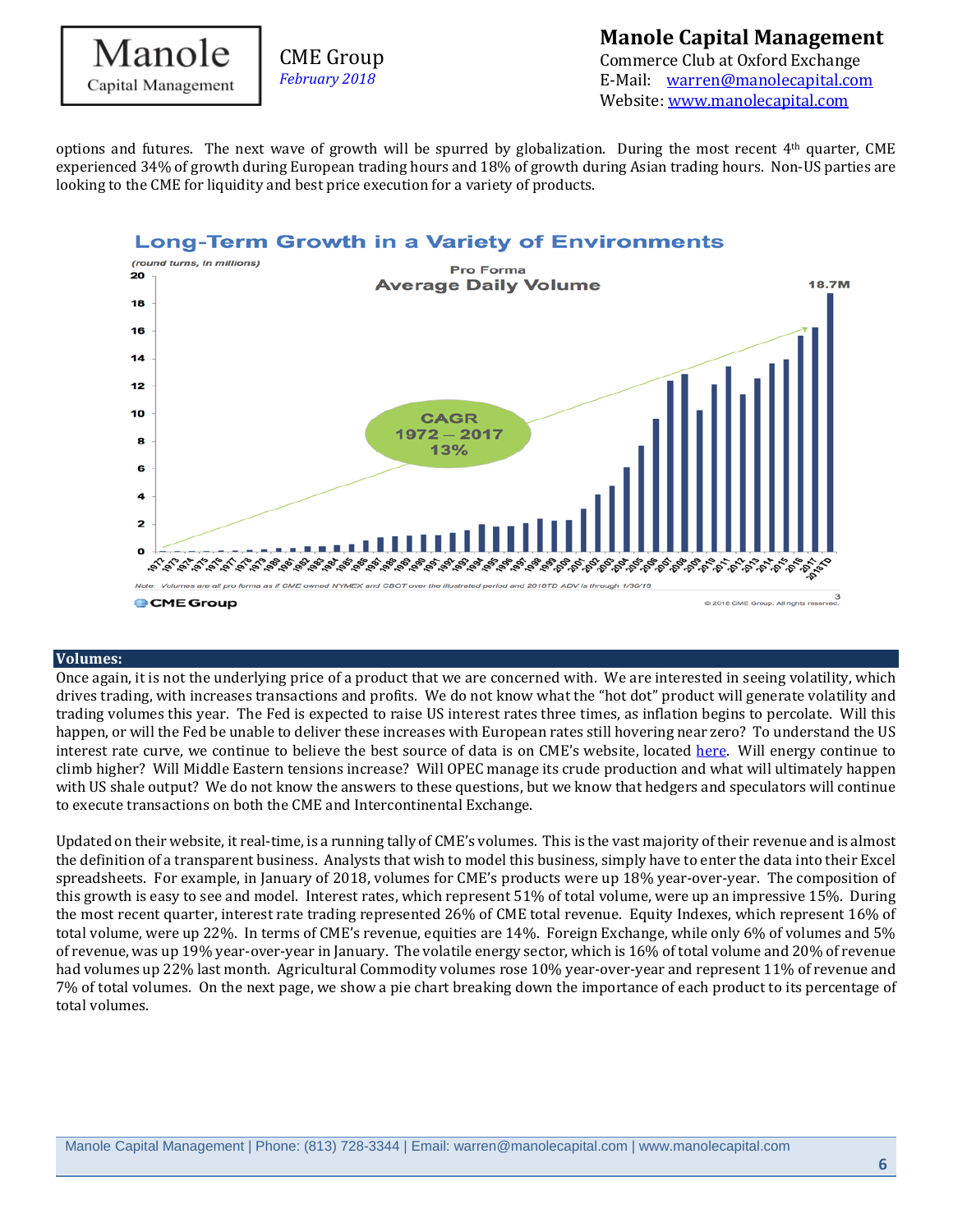

Lastly, we realize that the current price reflects the current fundamentals and business. As analysts, we must always look forward. The last thing we want to do is pay current prices for past performance. The best leading indicator of future volumes is open interest on CME's platform. These are contracts that will need to be closed-out at some point in the future, so they represent trades that will happen on CME. After certain products reaching all-time highs in 2017 (metals and energy) open interest remains elevated. For example, interest rate futures open interest hit an all-time high on January 23rd, 2018 of 2,037. F/X is up 12% year-to-date and peaked on that same date in January. This bodes well for 2018 results and should provide a level of comfort that revenue and earnings estimates are attainable and even beatable this year.

### **Balance Sheet:**

Large M&A, in 2007 to 2008, led CME to take on debt. That being said, it still has a very transparent balance sheet, unlike most traditional financials. As of last quarter, CME had debt of \$2.2 billion versus cash equivalents of \$0.7 billion. It has modest, regulatory cash requirements and management has deemed \$700million of cash as the cushion it will keep on its balance sheet going forward. Its regulator, the CFTC, has blessed this level of cash as CME's necessary hurdle. Quite simply, it has modest net debt of roughly \$1.5 billion and it generates significant free cash flow to easily cover its interest expense. Compared to our EBITDA estimate next year of over \$3 billion, CME is clearly not over levered. As we look forward, we expect CME to generate well over \$1 billion of free cash flow. Barring any unforeseen acquisition, we imagine this excess cash will be returned to shareholders via dividends.

### **Yield:**

All management teams have a choice when redeploying excess free cash flow. Companies can choose to re-invest this capital in their own business, look to pay dividends or make strategic acquisitions. Over the last several years, CME's board has opted to do all three. However, the dominant focus of free cash flow has been to dramatically increase its dividend. We see no reason why this philosophy will change, as the Street has widely embraced this philosophy. Management remains committed to returning cash to shareholders through its standard dividend program, as well as its unusual variable dividend policy. Five years ago, the Board decided to return excess cash to shareholders. Cash on the balance sheet, in excess of CME's \$700 million threshold, gets returned to patient shareholders in January. Over the last seven years, CME has returned over \$9.5 billion to shareholders resulting in a 6-year dividend yield over 5%.

### **Recent Results:**

CME just reported revenue of \$900 million, which was 3% lower than last year, which included the historical Trump election victory. Expenses were down year-over-year and were flat for the year. This type of positive operating leverage led to higher margins, which were an impressive 66.5% last year. Earnings growth for the year was only 5% last year, but we anticipate higher growth next year. CME management continues to operate an "asset light model". These decisions should lead to higher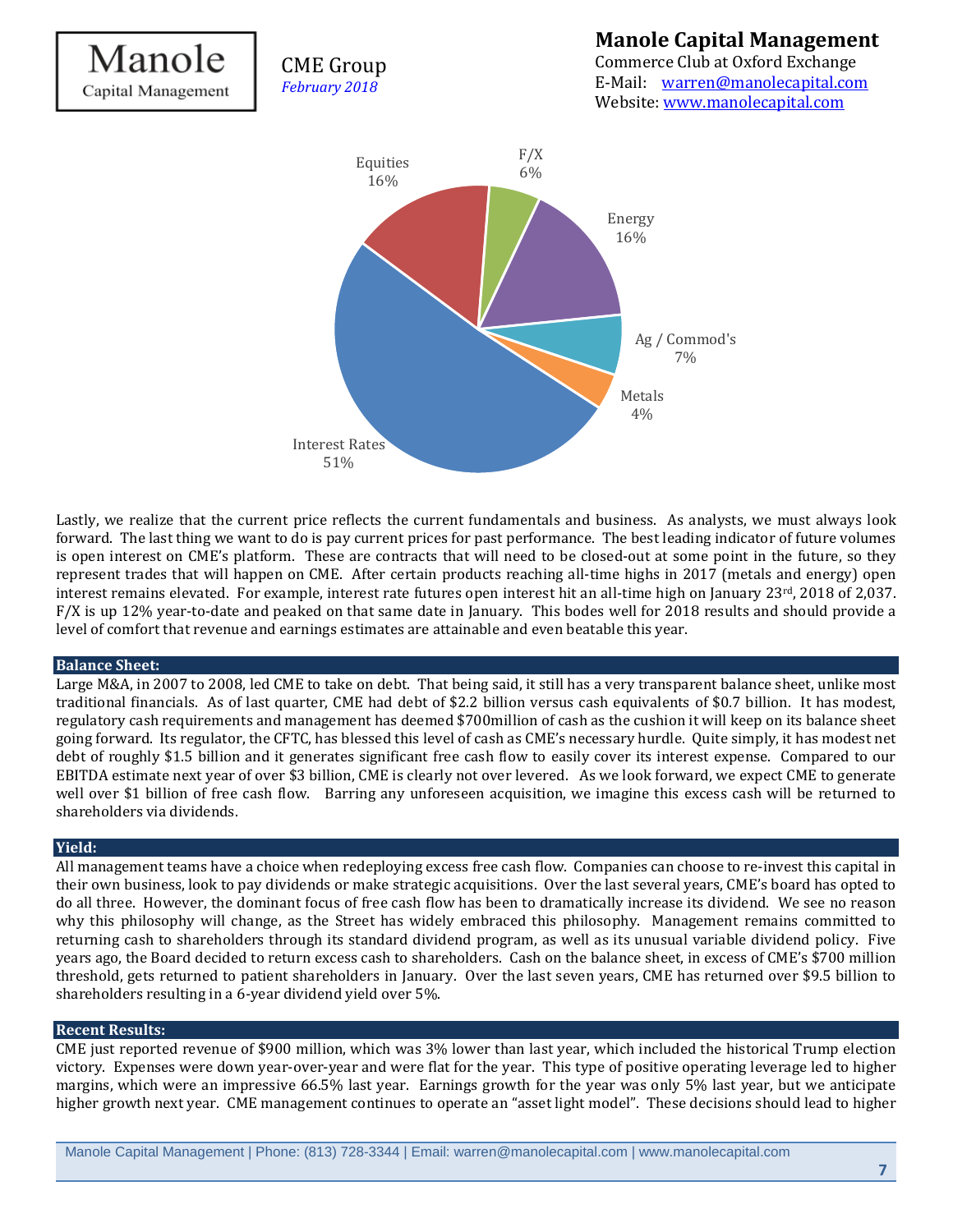# Manole Capital Management

margins and increased cash levels. With modest expense growth, CME is able to generate remarkable operating margins, quarter in and quarter out of over 60%. During the  $4<sup>th</sup>$  quarter, CME's 64% remain the envy of the business world.



### **Volatility:**

Every quarter, we publish a newsletter highlighting our thoughts on big picture items like interest rates, inflation, market trends, geopolitical issues, etc. Our 1st quarter newsletter always attempts to forecast our thoughts on the year ahead. If you would like to read our  $1<sup>st</sup>$  quarter 2018 note, click here. A year ago, we made some predictions about a Trump presidency and what we were anticipating. We were right on certain items (tax reform), but dead wrong on others (volatility).

We were expecting a Twitter barrage and a wild-card in The White House to lead to massive equity market volatility. We couldn't have been any more wrong. During 2017, virtually every asset class experienced reduced volatility. According to S&P data, Credit Suisse and Haver Analytics, the following chart shows how volatility disappeared. Days over 1% and 2% were practically non-existent and were replaced with all-time market highs. We think 2018 will be somewhat more volatile and the exchanges will see volumes climb, as a result.

|               | Days | Days | All-time     |
|---------------|------|------|--------------|
| Year          | >1%  | >2%  | <b>Highs</b> |
| 2009          | 117  | 55   | 0            |
| 2010          | 76   | 22   | 0            |
| 2011          | 96   | 35   | 0            |
| 2012          | 50   | 6    | 0            |
| 2013          | 38   | 4    | 45           |
| 2014          | 38   | 6    | 53           |
| 2015          | 72   | 10   | 10           |
| 2016          | 48   | 9    | 18           |
| 2017          | 8    | 0    | 62           |
| Avg ('09-'16) | 67   | 18   | 16           |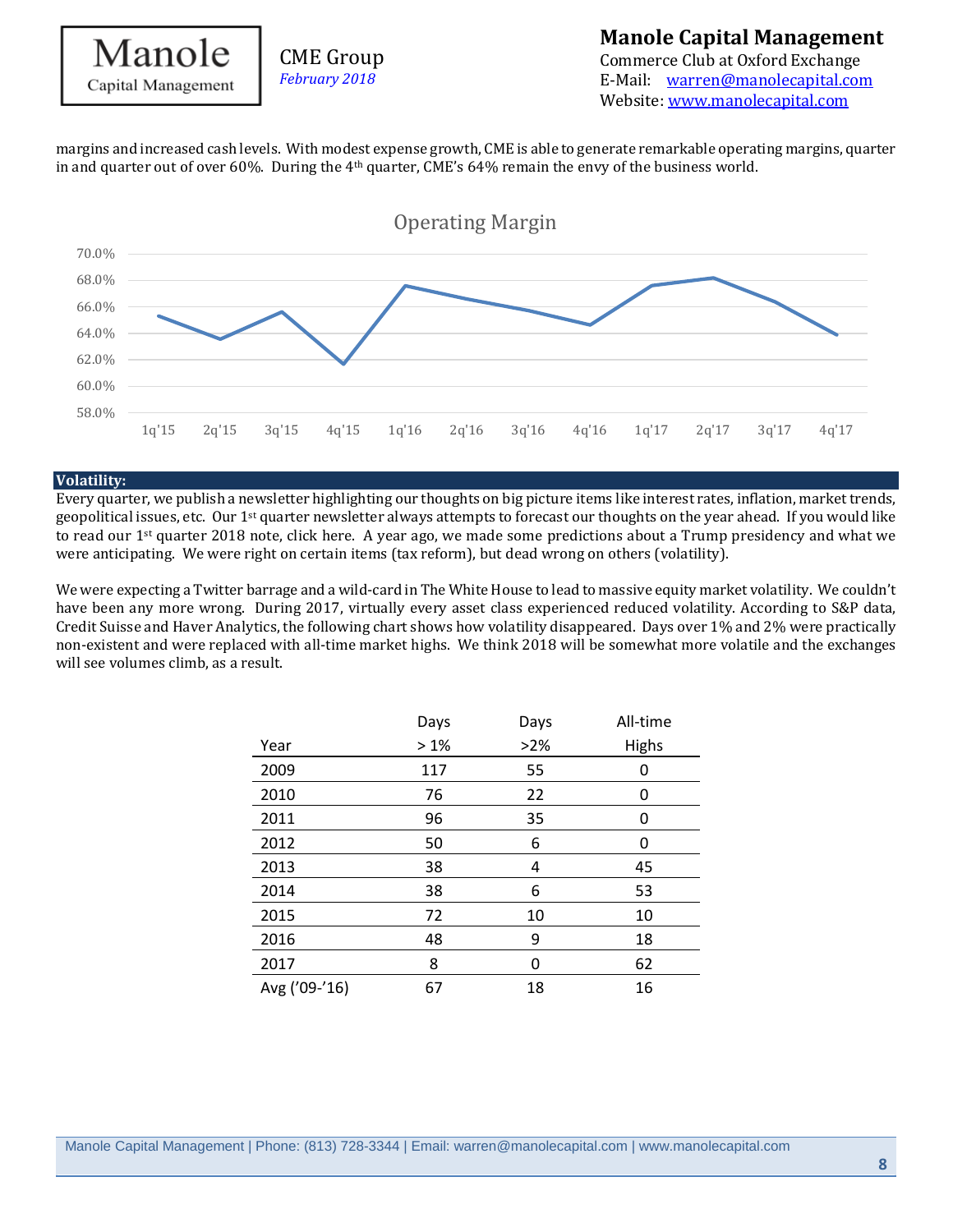**Manole Capital Management** Commerce Club at Oxford Exchange E-Mail: [warren@manolecapital.com](mailto:warren@manolecapital.com) Website: [www.manolecapital.com](http://www.manolecapital.com/) 

### **Catalysts:**

CME cannot control volatility and volumes, but it can focus its attentions on its operations. It did add new products, some with huge fanfare like bitcoin futures. It streamlined and optimized some of its operations, with selling off stakes in other exchanges and winding down its European exchange and clearinghouse. In addition, CME exited its credit default swaps clearing business and focused its attention on making investments in new product launches and growing its exciting market data business. In addition, coming on April 1st, CME will be instituting a market data price increase for the first time in a few years.

There are several potential positive catalysts on the horizon. For example, the Fed balance sheet reduction should be a positive tailwind for interest rate volumes. The FASB is introducing hedge accounting rules which might spur volumes. F/X volumes might accelerate with the un-cleared margin rule. With the US shale boom, WTI is increasing its global relevance, which should boost energy volumes. On the equity front, CME is getting back the Russell 2000 contract. These are but a few of the many opportunities that provides us with comfort in CME's future quarters.

### **Valuation:**

When a company's share price fully reflects the prospects for its business, offering us a fairly low return for the commensurate risk, we look to sell our position. CME is actually the opposite of this. CME's underlying fundamentals are positive and it has significant tailwinds ahead of it. We seek to achieve long-term investment returns by identifying superior, growing businesses. One of our key tenants is that the equity markets offers premium return potential that can be captured through proprietary, indepth research and security selection. It is our opinion that the Street is missing a wonderful business at an attractive valuation. In 2016 and 2017, CME was up 34% and 32% respectively. These two years of significant stock price appreciation has obviously raised CME's valuation. It is a leading innovator and has a business model that is the envy of the financial marketplace. There are vast network effects with both Globex, as well as the large moat around CME's clearinghouse structure. As the only pure pay derivatives exchange, it deserves to trade at a premium valuation.

At \$155 per share, CME has a market capitalization and enterprise value exceeding \$50 billion. Looking at this year, the Street is expecting under 6% revenue growth. Next year, estimates are only looking for roughly 7% growth. Based upon our heightened volatility expectations and better than Street estimates for volumes and pricing, we believe the top line could approach double-digit growth. With a well-built infrastructure, and only growing its expense base in the 2% range, we would imagine and expect for CME to post positive operating leverage.

Looking at 2018 and 2019 EPS estimates of \$6.28 and \$6.78, CME has a forward P/E of 25x and 23x. While this is a high valuation, we believe it is justified based on CME's dominant positioning and strong growth outlook. If our estimates of better than expected revenue growth, EPS growth could approach \$7.00 per share next year. If one rolls that same mid-20'% forward P/E onto CME, it would yield a 10% to 15% of upside to \$175 per share. When you factor in the 4% to 5% dividend yield, a total return in the high-teens could be envisioned. While this isn't the 30% return we have received over the last few years, we like the risk / reward of CME and the opportunity to capture a mid-teens return over the next year or so.

### **Risks:**

Where could we be wrong? Well, as we said earlier, CME's valuation is higher than its historical average. If the overall market were to re-value, then CME might see its forward P/E contract. In addition, CME could decide to make an unwise acquisition. We have confidence that management will properly allocate capital and not make an unwise decision with "our capital" as shareholders. There are few businesses that can generate a similar margin on business, so any deal would likely be dilutive. The Street would not like to see CME do a dilutive deal or one that takes its "eye off the ball". While we do envision silly M&A, but it remains a risk. Lastly, another risk to the CME story would be unnecessary or burdensome regulatory oversight. When CME launched its bitcoin futures contract, it received all of the necessary regulatory approval to do so. With this contract, there was much scrutiny and concern about how it would impact not only that asset class, but the potential impact to the clearinghouse. CME understands all of these issues and has structured this contract to protect all participants. With exetreme volatility in bitcoin recently, CME's procedures and rules will be tested. It must come through this elevated volatility without a hiccup. We believe CME and its crown jewel clearinghouse will prove itself the ultimate exchange asset.

### **How We "Played" Bitcoin:**

Our regular readers understand and appreciate our long-term approach to investing. We will continue to "stick to our knitting" and invest in growing "Fin Tech" franchises. Investing in bitcoins would be akin to our investing in obscure foreign currencies.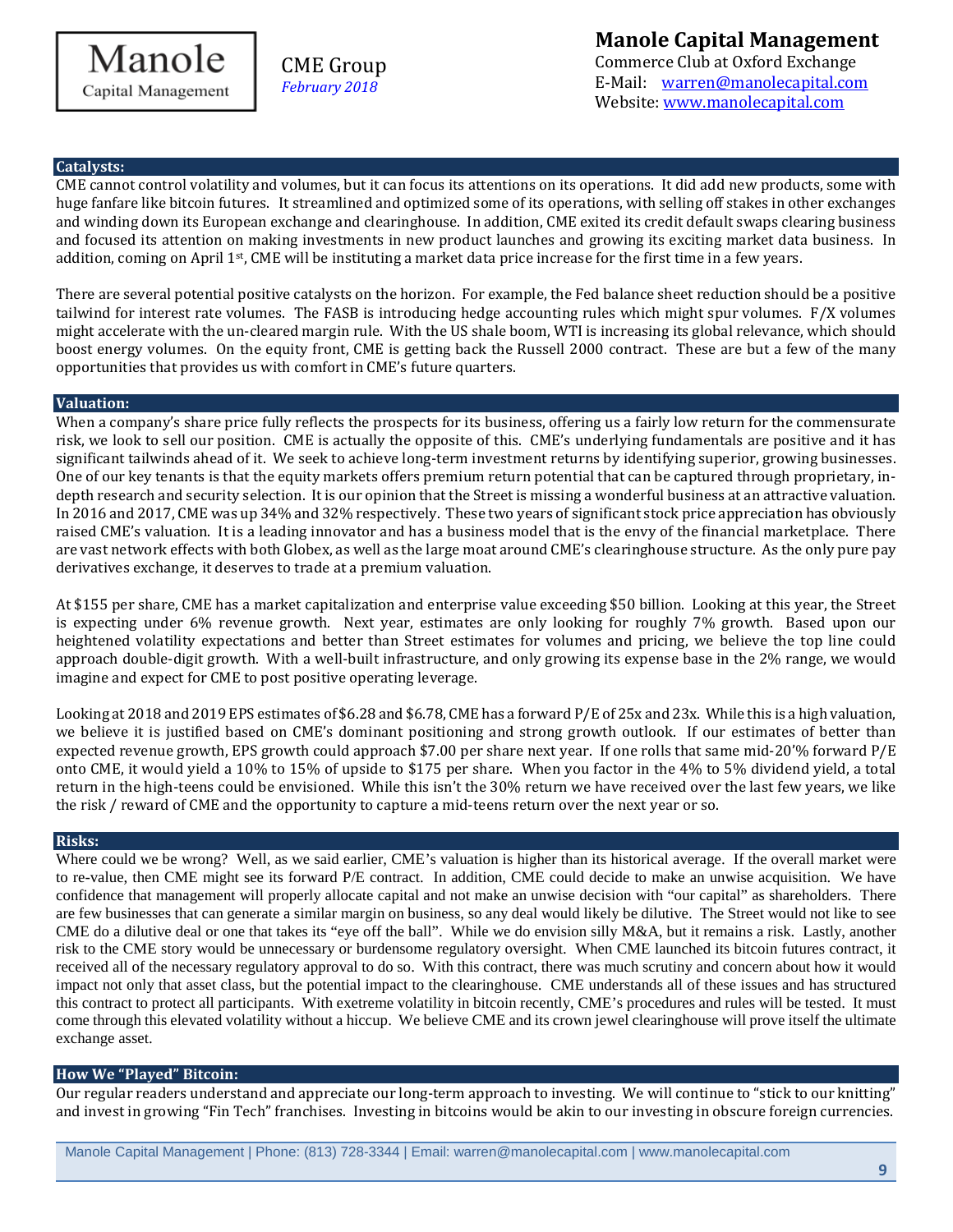

# **Manole Capital Management**

Commerce Club at Oxford Exchange E-Mail: [warren@manolecapital.com](mailto:warren@manolecapital.com) Website: [www.manolecapital.com](http://www.manolecapital.com/) 

It simply is not in our DNA. However, we will profit from the impending explosion of volumes underlying bitcoin trading. How? Well, we own the publicly traded exchanges. Whether CME or CBOE ultimately wins the bitcoin futures or options battle, we will benefit. Whether traditional bank CEOs want it to happen or not, digital currencies as an asset class are not going away. We do foresee a much tighter regulatory environment with heightened governmental oversight, which will make for very unprofitable days for some bitcoin owners and traders.

Whether bitcoin goes from \$19,000 to \$1,000 or rockets higher to \$50,000, our exchanges will benefit. Exchanges make money on volatility and are less concerned with underlying prices. Exchanges are primarily concerned with providing a venue for orderly price discovery. With bitcoin being the world's most volatile trading product, exchanges are quite excited to profit on this investor craving. We do not estimate and then bet on the price of oil, commodities, or currencies. We choose to invest and then benefit from impending volatility. We prefer to invest in secular growth businesses rather than making speculative bets on an assets future price swings.

One aspect of futures contracts we have always appreciated is its vertical clearing model. If you purchase a futures contract on the CME, it is not fungible across another exchange. You cannot go long a bitcoin contract on the CME and then look to offset it on another exchange. This trading concentration acts like a "moat around the franchise" and is critical when an exchange is looking to build liquidity and volumes.

In the exchange industry, there is a saying that liquidity begets liquidity and volumes beget volumes. There are significant network effects, as buyers go where the most sellers are and sellers are attracted to where demand lies. One of the interesting features of futures markets is that there are usually only one or two contracts that build liquidity and begin to dominate a contract's trading. The battle to see which venue will control bitcoin options and futures is occurring right now. The first few exchanges that build a core trading base will likely be the winning marketplace. With limited volatility in so many other asset classes, the bitcoin opportunity looks like an attractive category to enter.

### **Conclusion:**

Either way, we will not participate in the traditional sense of betting on a digital or traditional currency. We invest in growing companies trading at a discount to their intrinsic value. As we have said many times, we prefer to invest in secular growing businesses, that have predictable ways of generating free cash flow and profits.

The world continues to struggle with generating top-line revenue growth. While inflation is slowly picking up, it is far from an immediate problem. Volatile social and political issues should garner headlines and occupy investors attention. We feel it is wise to invest in franchises that benefit from this uncertainty. It is our opinion, that in this type of environment, the derivative exchanges should outperform.

CME has a compelling business model that cannot be replicated through exchange consolidation. It has an unmatched and diversified portfolio of products. It captures interest rates, equities, energy, agricultural commodities, metals and foreign exchange. Over the last four decades, few companies can claim long-term growth matching CME's mid-teens volume increases. While most financials are opaque, CME is a transparent business model posting its volumes for all to easily view and track.

Looking forward, CME will benefit from several secular growth drivers. It is experiencing solid growth in its core business of futures and options trading. Volumes, the best indicator of growth and future revenue, are running high. Open interest, which is the best gauge for future volumes, is at an all-time high. The investment in globalization is starting to pay dividends, with excellent international ADV growth of 10% in 2017. Necessary infrastructure and capital costs to handle this future business have already been made. Over the next one to two years, CME should be able to leverage their business model to generate excellent free cash flow of  $\sim$  \$2 billion. Operating margins, which are already at an impressive 65%, could potentially rise higher. Lastly, management has accurately assessed the marketplace and has been at the forefront of returning excess capital to shareholders. Its unique dividend structure and variable 5th dividend policy has led to this impressive 5% dividend yield. We believe these company characteristics and future outlook bode well for the share price to reflect the underlying company fundamentals. Shareholders still can receive twice the yield of a 10-year US Treasury and above market growth rates. In our opinion, CME offers upside from these levels.